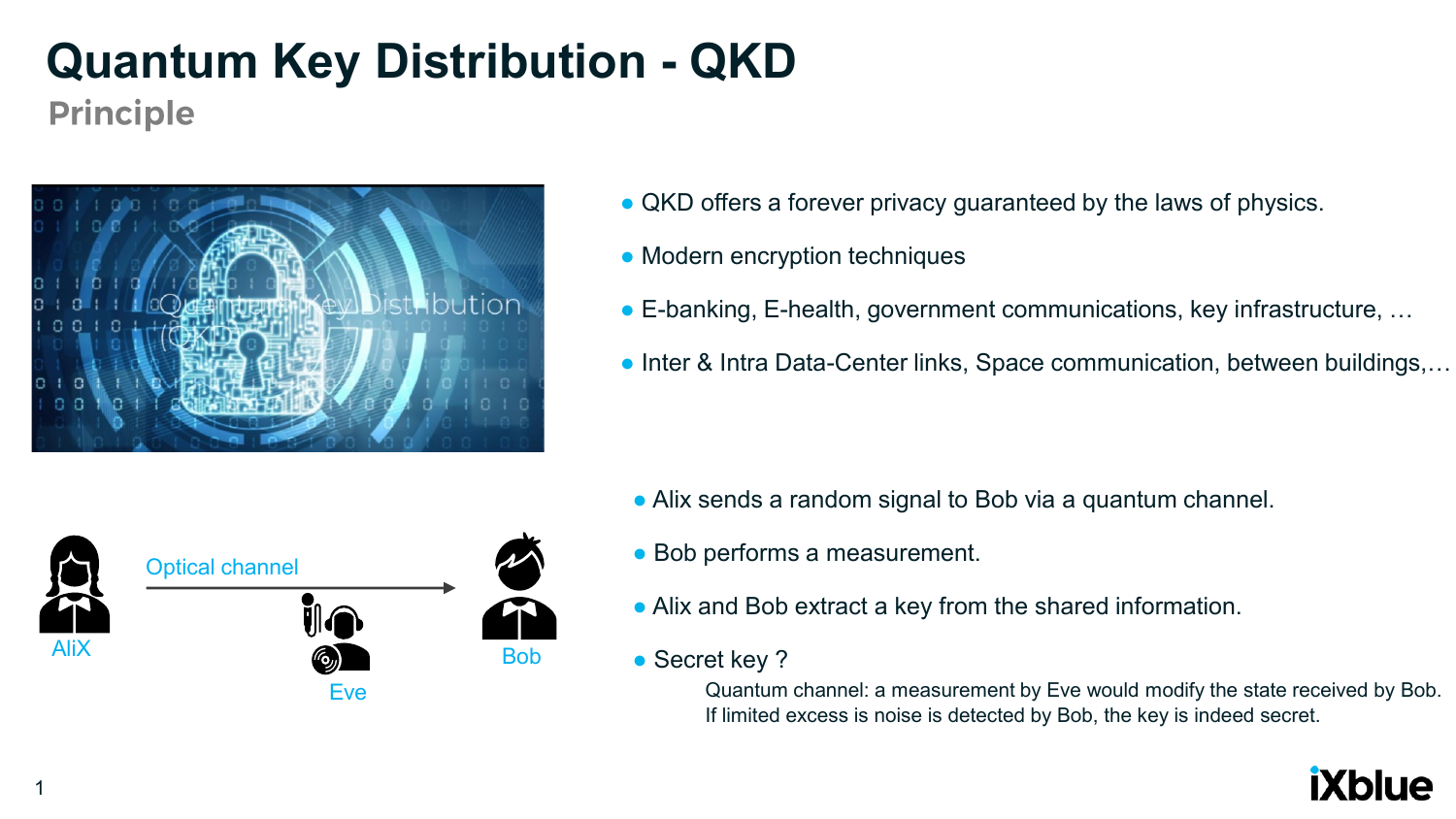A Continuous Variable QKD - Set-up example



#### ● CV-QKD

Information encoded in the amplitude and phase of laser pulses. Using standard telecom components: laser, modulators and coherent receivers

- AM1: Amplitude modulator 1 to generate very short optical pulse.
- AM2: Amplitude modulator 2 to randomize the optical pulse amplitude
- PM1: Phase modulator to randomize the optical phase

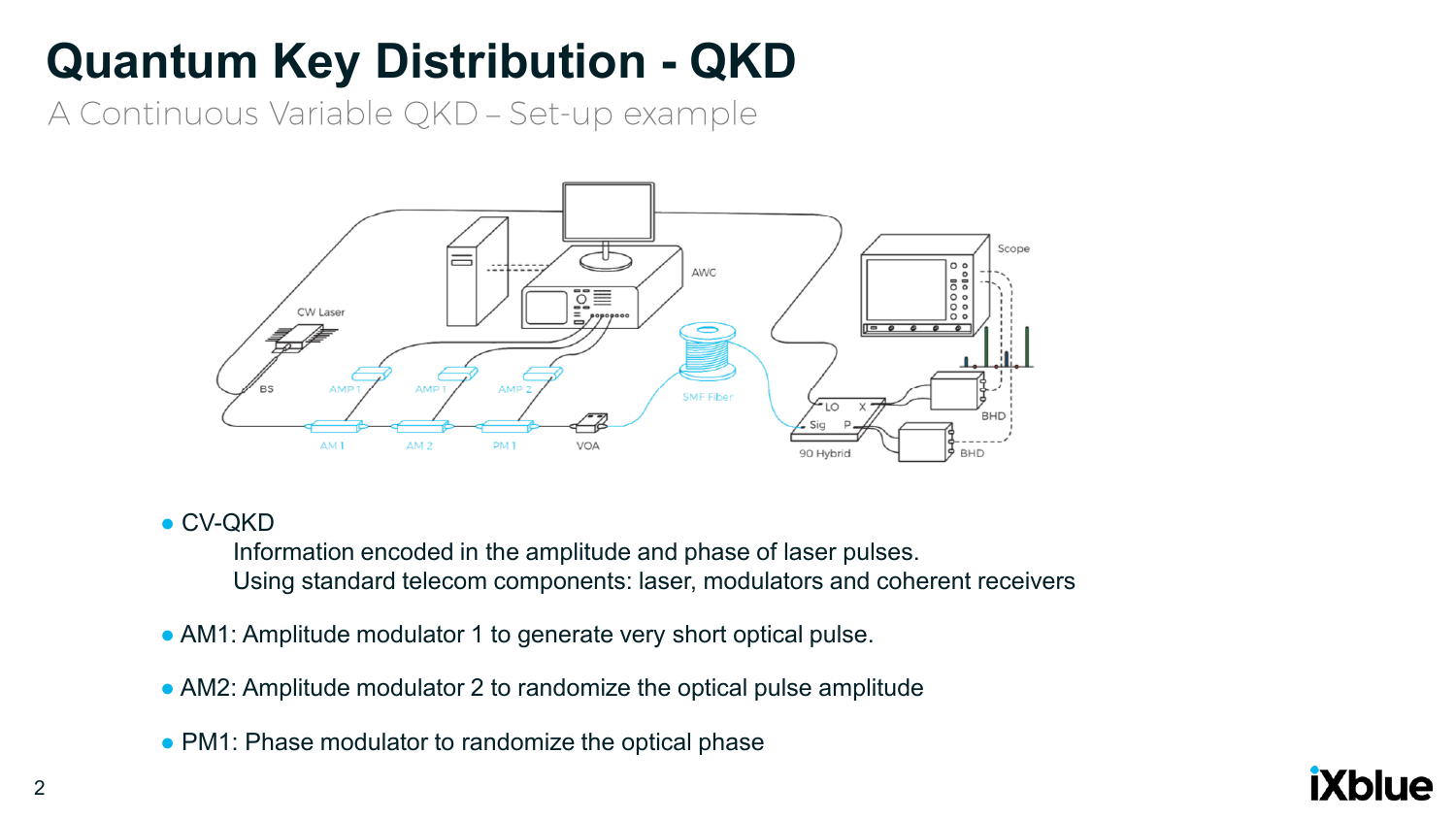A Continuous Variable QKD - LiNbO<sub>z</sub> modulators performances requirements

• Inter & Intra Data-Center links, Space communication, between buildings,...

- ► Terrestrial Data-Com, fiber telecom infrastructure  $\Rightarrow$  C-Band (1550 nm), O-Band (1310 nm), 850 nm
- ► Space Communication  $\Rightarrow$  Space grade and qualified components
- AM1: Amplitude modulator 1 to generate very short optical pulse
	- ► Short optical pulse from 30 ps  $\Rightarrow$  fast pulse rise & fall times based on wide RF frequencies components
	- ► Optical pulse contrast 30 dB  $\Rightarrow$  high extinction ratio LiNbO<sub>3</sub> amplitude modulator
- AM2: Amplitude modulator 2 to randomize the optical pulse amplitude
	- $\triangleright$  Cascaded modulator  $\Rightarrow$  Low insertion loss LiNbO<sub>3</sub> amplitude modulator
	- ► Ramdom optical pulse amplitude  $\Rightarrow$  high linear RF amplifier
- PM1: Phase modulator to randomize the optical phase
	- $\triangleright$  Cascaded modulator  $\Rightarrow$  Low insertion loss LiNbO<sub>3</sub> phase modulator
	- $\blacktriangleright$  Ramdom phase optical pulse  $\Rightarrow$  wide EO-bandwidth,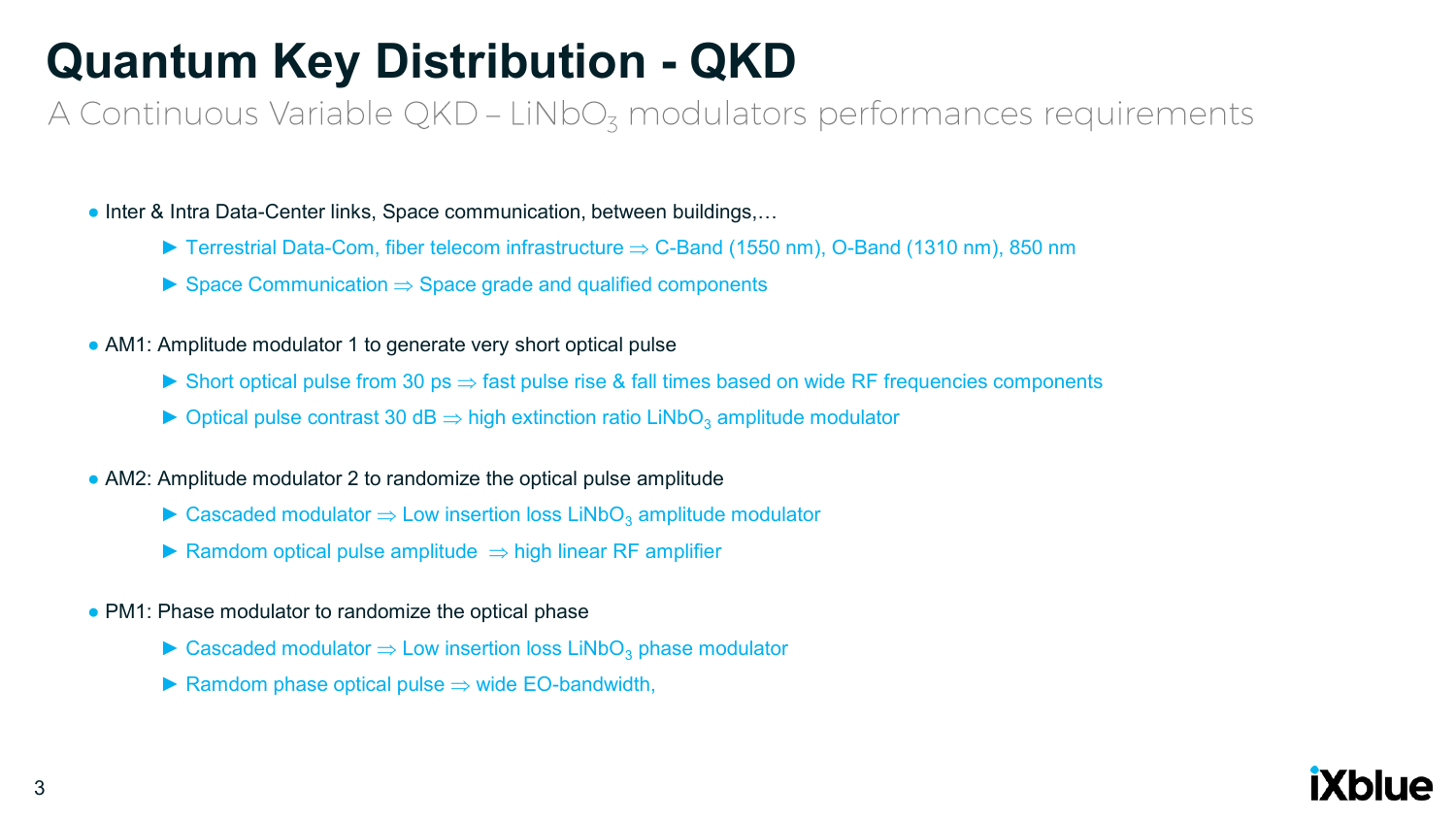LiNbO<sub>3</sub> Amplitude modulators

- One specific Amplitude Modulator per wavelength
- iXblue "Magic Junction" patent to ensure Low Insertion Loss and High Extinction Ratio
- Low DC drift based on a specific (RF and DC electrodes separated) and X-Cut design

| λ                             | 850 nm                                               | NEW<br>1310 nm      | 1550 nm             |
|-------------------------------|------------------------------------------------------|---------------------|---------------------|
| <b>Modulator</b>              | NIR-MX800-LN-10<br>NIR-MX800-LN-20                   | MXER1300-LN-10      | MXER-LN-10          |
| <b>Insertion loss (Typ)</b>   | $< 5.5$ dB (4.5 dB)                                  | $<$ 4.5 dB (3,5 dB) | $<$ 4.5 dB (3,5 dB) |
| <b>Extinction Ratio (Typ)</b> | $> 20$ dB (25 dB)                                    | $> 26$ dB (30 dB)   | $>$ 30 dB (33 dB)   |
| <b>Rise / Fall times</b>      | NIR-MX800-LN-10: < 50 ps<br>NIR-MX800-LN-20: < 20 ps | $< 20$ ps           | $< 20$ ps           |
| <b>Optical power handling</b> | $>60$ mW                                             | $> 16$ mW           | 100 mW              |



MXER-LN-10 (BIN-2454-20)

E ixplue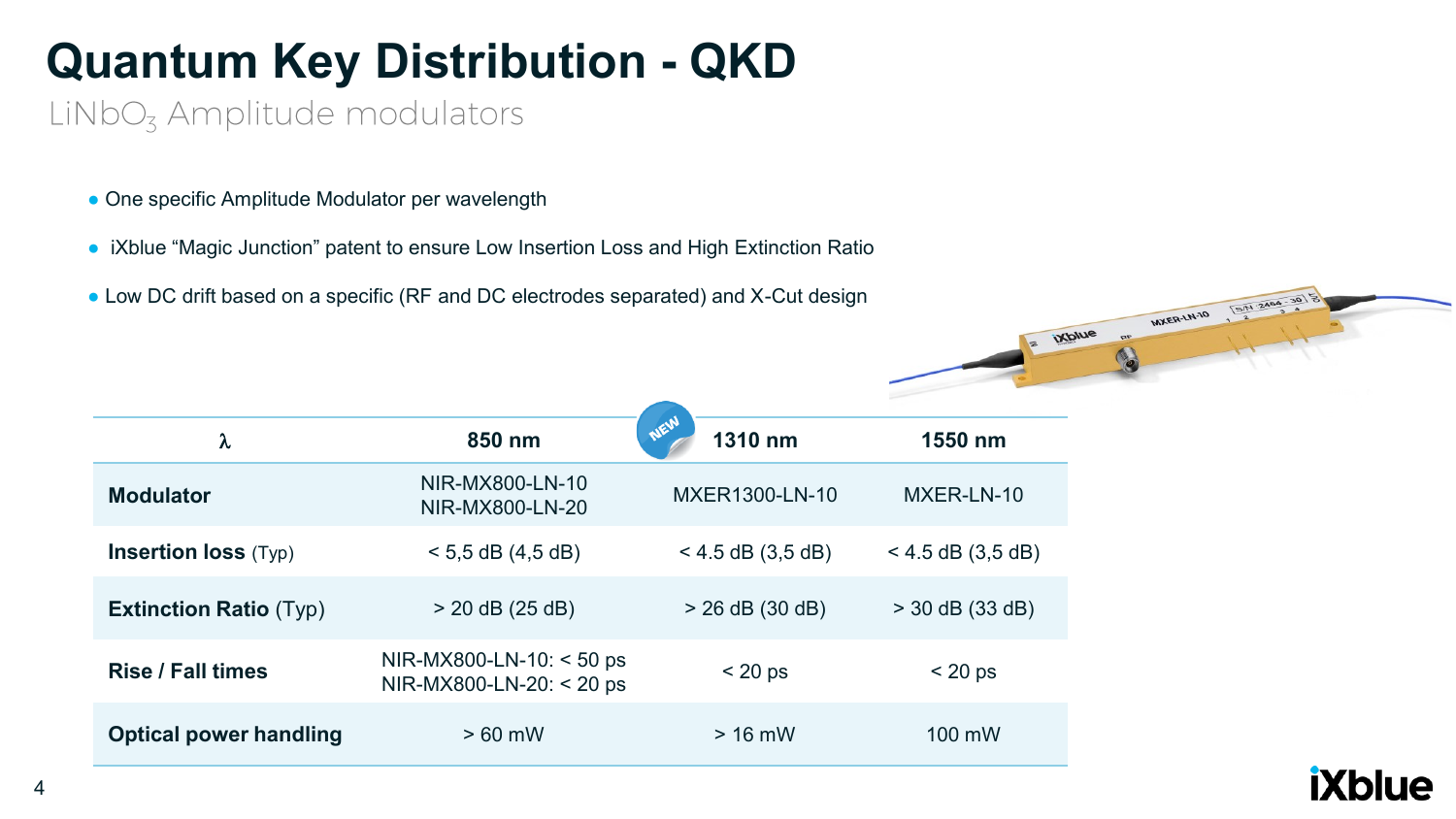$LiNbO<sub>z</sub>$  Phase modulators

- One specific Phase Modulator per wavelength
- Low insertion Modulator option
- Low driving voltage and low  $S_{11}$  for higher modulation efficiency

**DC coupled versions for RAM and pyroelectrical effect mitigations** 



| λ                           | 850 nm                                                                             | NEW<br>1310 nm                             | 1550 nm                                                                                   |
|-----------------------------|------------------------------------------------------------------------------------|--------------------------------------------|-------------------------------------------------------------------------------------------|
| <b>Modulator</b>            | NIR-MPX800-LN-10<br>NIR-MPX800-LN-20                                               | MPZ1300-LN-10                              | MPZ-LN-01<br>MPZ-LN-10                                                                    |
| <b>Insertion loss (Typ)</b> | $<$ 3,5 dB (2,5 dB)                                                                | $< 5$ dB (3 dB)                            | $MPZ-LN-01: < 2,5$ dB $(3,5$ dB)<br>$MPZ-LN-10: < 2 dB (2 dB)$                            |
| <b>Operating bandwidth</b>  | NIR-MPX800-LN-10: 12 - 14 GHz<br>NIR-MPX800-LN-20: 16 - 18 GHz                     | $>$ 15 GHz                                 | $MPZ-LN-01: 4-5 GHz$<br>$MPZ-LN-10:$ > 15 - 16 GHz                                        |
| $V_{\pi}$ Vs Frequency      | NIR-MPX800-LN-10<br>@10 GHz $\sim$ 5 V<br>NIR-MPX800-LN-20<br>@14 GHz $\sim$ 5.5 V | MPZ-LN-10<br>@10 GHz ~ 4 V / @16 GHz ~ 5 V | MPZ-LN-01<br>@1 GHz ~ 3 V / @4 GHz ~ 5 V<br>MPZ-LN-10<br>@10 GHz ~ $5 V / Q$ 16 GHz ~ 6 V |

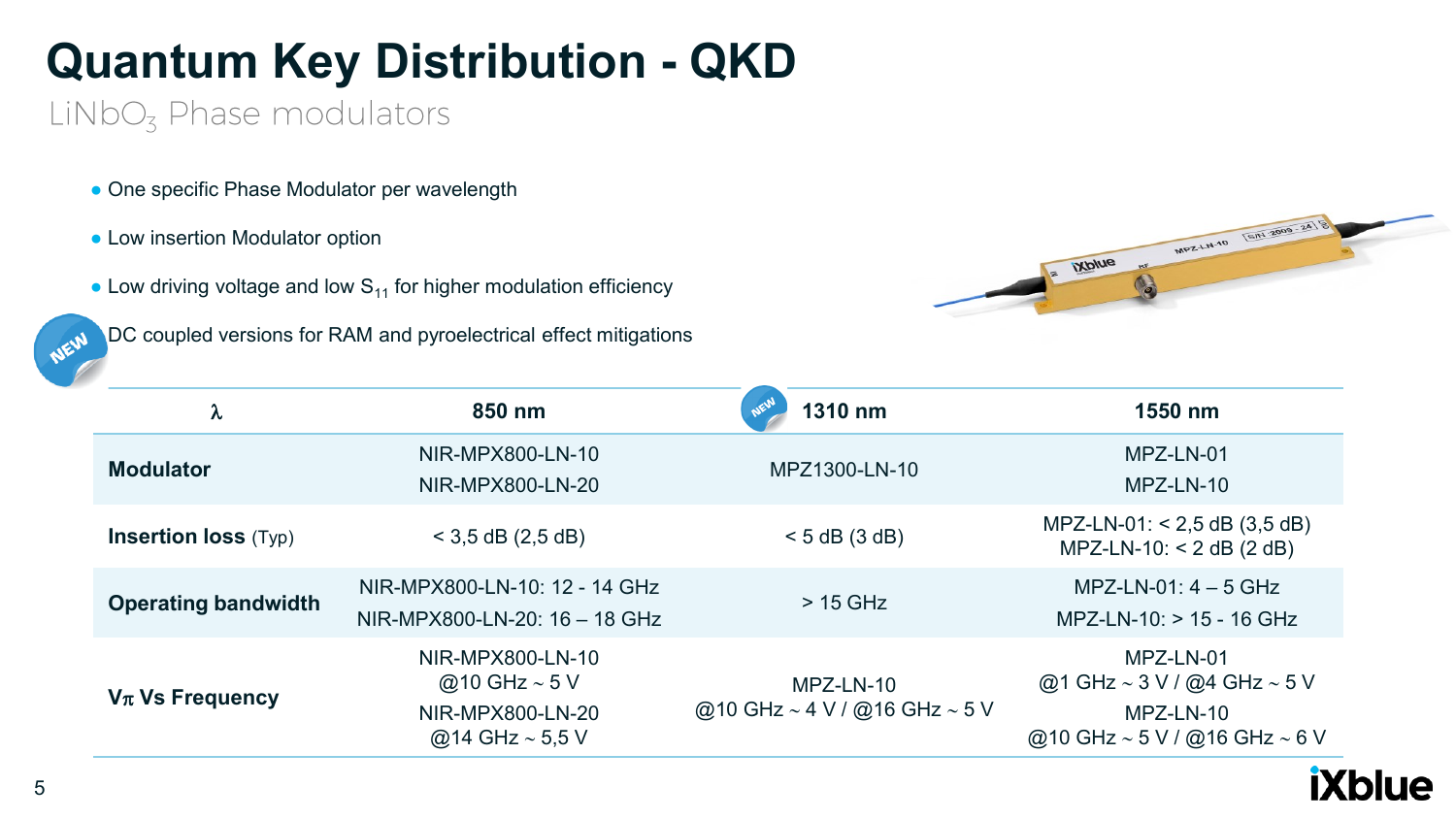Linear and Limiting Amplifier RF amplifiers

The DR-VE-10-MO NEW

- Versatile modulator driver: Limiting (Pulse) and Linear (multi-level) RF amplifier
- $\bullet$  Integrated  $\mu$  controller and embeds the latest microwave chips generation



| <b>Specifications</b>       | DR-VE-10-MO      |
|-----------------------------|------------------|
| <b>Bandwidth</b>            | $>$ 14 GHz       |
| <b>Output voltage swing</b> | > 9 Vpp          |
| Gain                        | $>$ 30 dB        |
| <b>Rise a fall times</b>    | 20 <sub>ps</sub> |